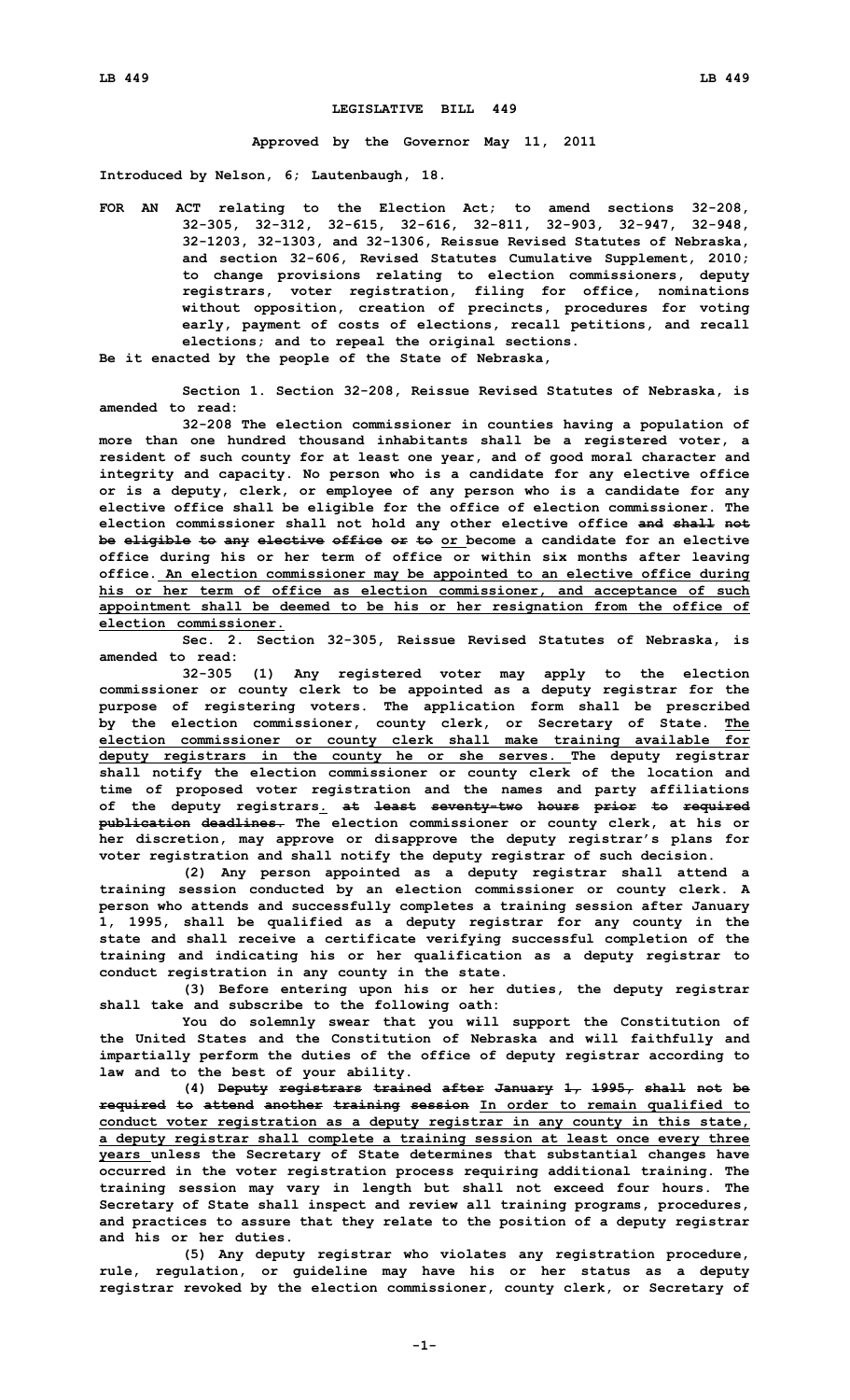**State.**

**Sec. 3. Section 32-312, Reissue Revised Statutes of Nebraska, is amended to read:**

**32-312 The registration application prescribed by the Secretary of State pursuant to section 32-311.01 shall provide the instructional statements and request the information from the applicant as provided in this section.**

**CITIZENSHIP—"Are you <sup>a</sup> citizen of the United States of America?" with boxes to check to indicate whether the applicant is or is not <sup>a</sup> citizen of the United States.**

**AGE—"Are you at least eighteen years of age or will you be eighteen years of age on or before the first Tuesday following the first Monday of November of this year?" with boxes to check to indicate whether or not the applicant will be eighteen years of age or older on election day.**

**WARNING—"If you checked 'no' in response to either of these questions, do not complete this application.".**

**NAME—the name of the applicant giving the first and last name in full, the middle name in full or the middle initial, and the maiden name of the applicant, if applicable.**

**RESIDENCE—the name and number of the street, avenue, or other location of the dwelling where the applicant resides if there is <sup>a</sup> number. If the registrant resides in <sup>a</sup> hotel, apartment, tenement house, or institution, such additional information shall be included as will give the exact location of such registrant's place of residence. If the registrant lives in an incorporated or unincorporated area not identified by the use of roads, road names, or house numbers, the registrant shall state the section, township, and range of his or her residence and the corporate name of the school district as described in section 79-405 in which he or she is located.**

**POSTAL ADDRESS—the address at which the applicant receives mail if different from the residence address.**

**ADDRESS OF LAST REGISTRATION—the name and number of the street, avenue, or other location of the dwelling from which the applicant last registered.**

**TELEPHONE NUMBERS—the telephone number of the applicant at work and at home. At the request of the applicant, <sup>a</sup> designation shall be made that the telephone number is an unlisted number, and such designation shall preclude the listing of the applicant's telephone number on any list of voter registrations.**

**EMAIL ADDRESS—an email address of the applicant. At the request of the applicant, <sup>a</sup> designation shall be made that the email address is private, and such designation shall preclude the listing of the applicant's email address on any list of voter registrations.**

**DRIVER'S LICENSE NUMBER OR LAST FOUR DIGITS OF SOCIAL SECURITY NUMBER—if the applicant has <sup>a</sup> Nebraska driver's license, the license number, and if the applicant does not have <sup>a</sup> Nebraska driver's license, the last four digits of the applicant's social security number.**

**DATE OF APPLICATION FOR REGISTRATION—the month, day, and year when the applicant presented himself or herself for registration or when the applicant completed and signed the registration application if the application was submitted by mail or delivered to the election official by the applicant's personal messenger or personal agent.**

**PLACE OF BIRTH—show the state, country, kingdom, empire, or dominion where the applicant was born.**

**DATE OF BIRTH—show the date of the applicant's birth. The applicant shall be at least eighteen years of age or attain eighteen years of age on or before the first Tuesday after the first Monday in November to have the right to register and vote in any election in the present calendar year.**

**REGISTRATION TAKEN BY—show the signature of the authorized official or staff member accepting the application pursuant to section 32-309 or 32-310 or at least one of the deputy registrars taking the application pursuant to section 32-306, if applicable.**

**PARTY AFFILIATION—show the party affiliation of the applicant as Democrat, Republican, or Other ........ or show no party affiliation as Nonpartisan. (Note: If you wish to vote in both partisan and nonpartisan primary elections for state and local offices, you must indicate <sup>a</sup> political party affiliation on the registration application. If you register without <sup>a</sup> political party affiliation (nonpartisan), you will receive only the nonpartisan ballots for state and local offices at primary elections. If you register without <sup>a</sup> political party affiliation, you may vote in partisan primary elections for congressional offices.)**

**OTHER—information the Secretary of State determines will assist in the proper and accurate registration of the voter.**

**Immediately following the spaces for inserting information as**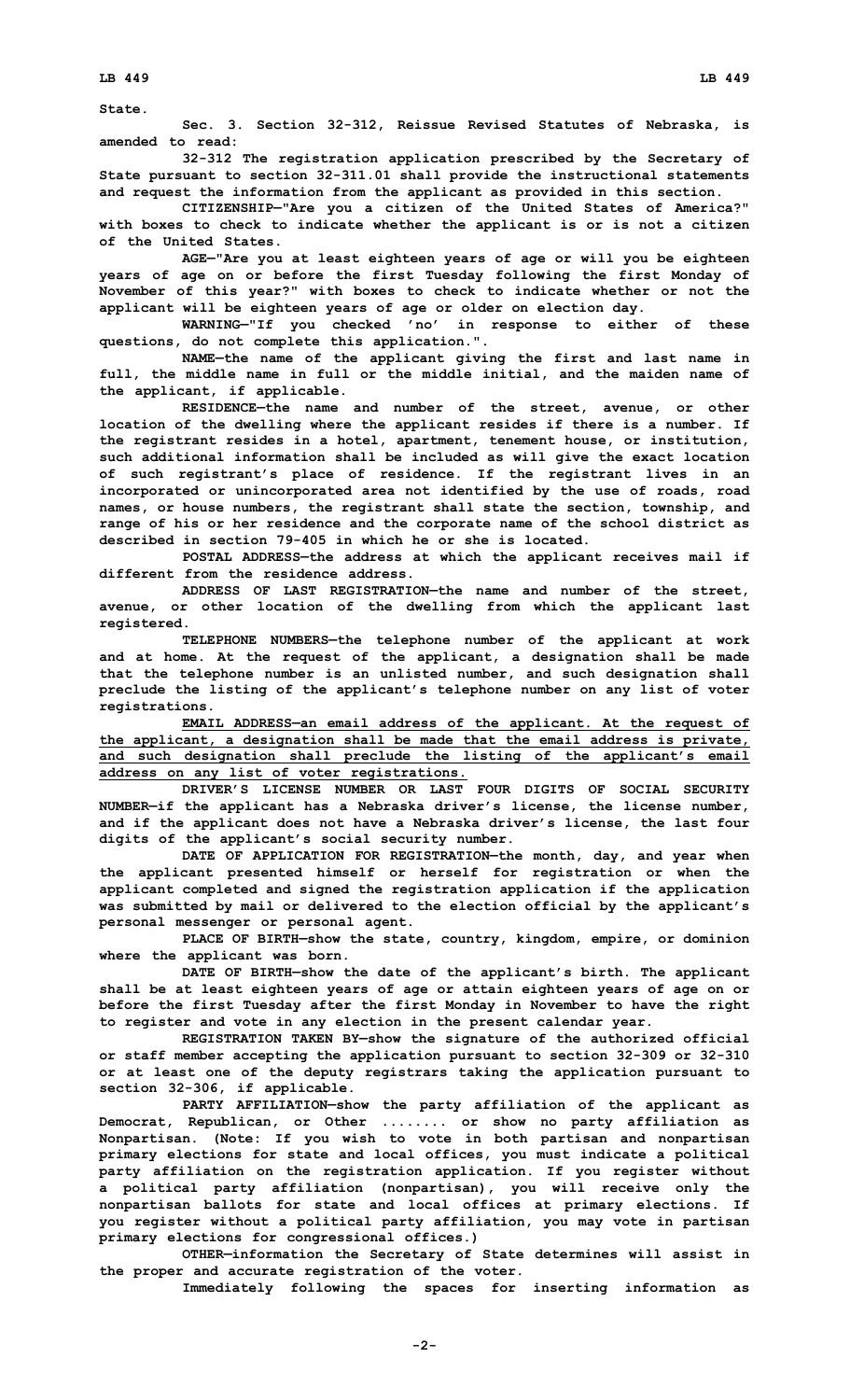**provided in this section, the following statement shall be printed:**

**To the best of my knowledge and belief, I declare under penalty of election falsification that:**

**(1) <sup>I</sup> live in the State of Nebraska at the address provided in this application;**

**(2) <sup>I</sup> have not been convicted of <sup>a</sup> felony or, if convicted, it has been at least two years since I completed my sentence for the felony, including any parole term;**

**(3) <sup>I</sup> have not been officially found to be non compos mentis (mentally incompetent); and**

**(4) I am <sup>a</sup> citizen of the United States.**

**Any registrant who signs this application knowing that any of the information in the application is false shall be guilty of <sup>a</sup> Class IV felony under section 32-1502 of the statutes of Nebraska. The penalty for <sup>a</sup> Class IV felony is up to five years imprisonment, <sup>a</sup> fine of up to ten thousand dollars, or both.**

**APPLICANT'S SIGNATURE—require the applicant to affix his or her signature to the application.**

**Sec. 4. Section 32-606, Revised Statutes Cumulative Supplement, 2010, is amended to read:**

**32-606 (1) Any candidate may place his or her name on the primary election ballot by filing <sup>a</sup> candidate filing form prescribed by the Secretary of State as provided in section 32-607. If <sup>a</sup> candidate for an elective office is an incumbent, the deadline filing period for filing the candidate filing form shall be between December 1 and February 15 prior to the date of the primary election. No incumbent who resigns from elective office prior to the expiration of his or her term shall file for any office after February 15 of that election year. All other candidates shall file for office by between December 1 and March 1 prior to the date of the primary election. <sup>A</sup> candidate filing form may be transmitted by facsimile for the offices listed in subdivision (1) of section 32-607 if (a) the transmission is received in the office of the filing officer by the filing deadline and (b) the original filing form is mailed to the filing officer with <sup>a</sup> legible postmark bearing <sup>a</sup> date on or prior to the filing deadline and is in the office of the filing officer no later than seven days after the filing deadline.**

**(2) Any candidate for <sup>a</sup> township office in <sup>a</sup> county under township organization, the board of trustees of <sup>a</sup> village, the board of directors of <sup>a</sup> reclamation district, the county weed district board, the board of directors of <sup>a</sup> public power district receiving annual gross revenue of less than forty million dollars, the school board of <sup>a</sup> Class II school district, or the board of an educational service unit may place his or her name on the general election ballot by filing <sup>a</sup> candidate filing form prescribed by the Secretary of State as provided in section 32-607. If <sup>a</sup> candidate for an elective office is an incumbent, the deadline filing period for filing the candidate filing form shall be between December 1 and July 15 prior to the date of the general election. No incumbent who resigns from elective office prior to the expiration of his or her term shall file for any office after July 15 of that election year. All other candidates shall file for office by between December 1 and August 1 prior to the date of the general election. <sup>A</sup> candidate filing form may be transmitted by facsimile for the offices listed in subdivision (1) of section 32-607 if (a) the transmission is received in the office of the filing officer by the filing deadline and (b) the original filing form is mailed to the filing officer with <sup>a</sup> legible postmark bearing <sup>a</sup> date on or prior to the filing deadline and is in the office of the filing officer no later than seven days after the filing deadline.**

**(3) Any city having <sup>a</sup> home rule charter may provide for filing deadlines for any person desiring to be <sup>a</sup> candidate for the office of council member or mayor.**

**Sec. 5. Section 32-615, Reissue Revised Statutes of Nebraska, is amended to read:**

**32-615 Any candidate engaged in or pursuing <sup>a</sup> write-in campaign shall file <sup>a</sup> notarized affidavit of his or her intent together with the receipt for any filing fee with the filing officer as provided in section 32-608 no earlier than December 1 and no later than ten days prior to the election. A candidate who has been defeated as <sup>a</sup> candidate in the primary election or defeated as <sup>a</sup> write-in candidate in the primary election shall not be eligible as <sup>a</sup> write-in candidate for the same office in the general election unless <sup>a</sup> vacancy on the ballot exists pursuant to section 32-625. <sup>A</sup> candidate who files a notarized affidavit shall be entitled to all write-in votes for the candidate even if only the last name of the candidate has been written if such last name is reasonably close to the proper spelling.**

**Sec. 6. Section 32-616, Reissue Revised Statutes of Nebraska, is**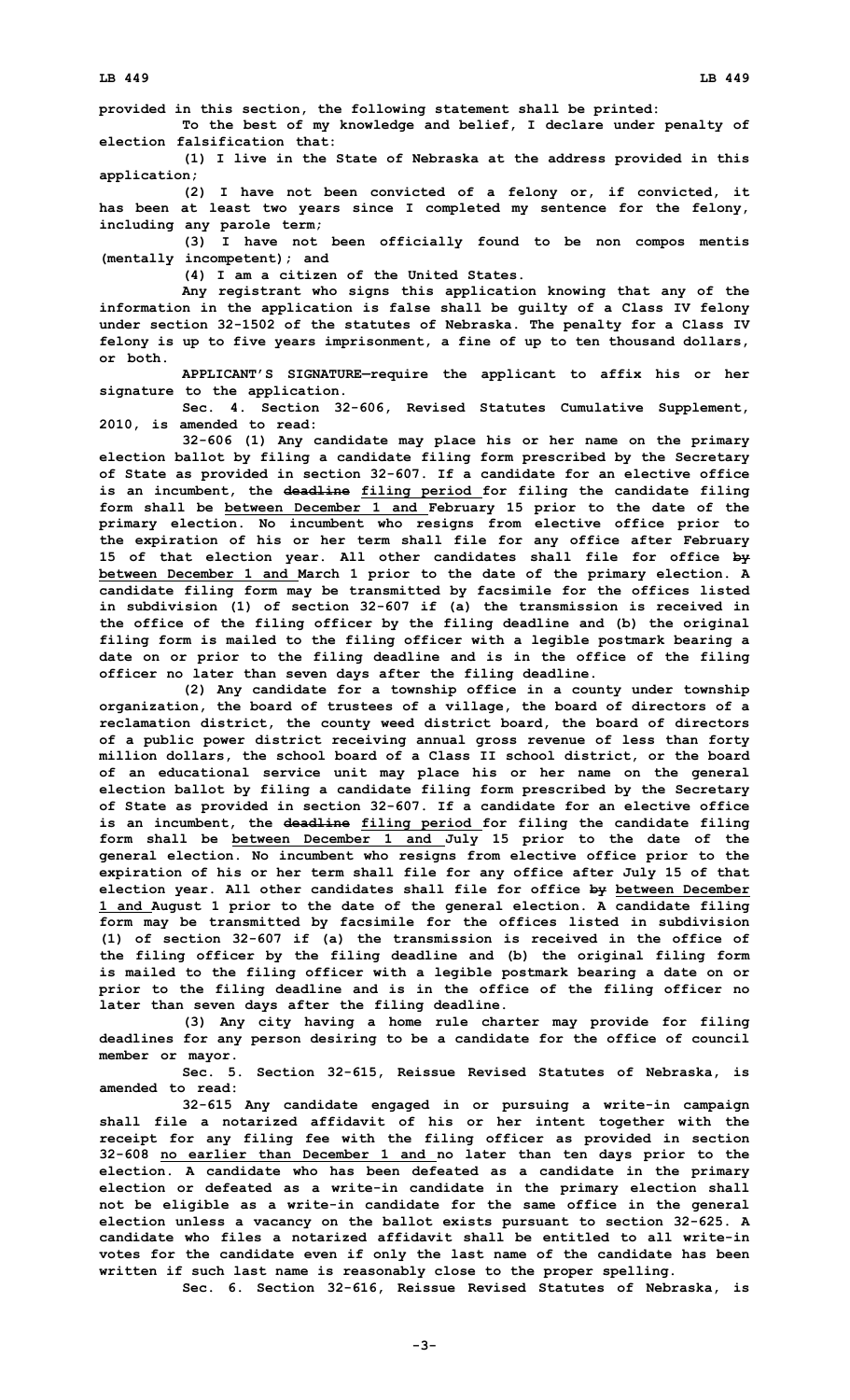**amended to read:**

**32-616 (1) Any registered voter who was not <sup>a</sup> candidate in the primary election and who was not registered to vote with <sup>a</sup> party affiliation on or before March 1 in the calendar year of the general election may have his or her name placed on the general election ballot for <sup>a</sup> partisan office by filing petitions as prescribed in sections 32-617 to 32-621 or by nomination by political party convention or committee.**

**(2) Any candidate who was defeated in the primary election and any registered voter who was not <sup>a</sup> candidate in the primary election may have his or her name placed on the general election ballot if <sup>a</sup> vacancy exists on the ballot under subsection (2) of section 32-625 and the candidate files for the office by petition as prescribed in sections 32-617 and 32-618 or files as <sup>a</sup> write-in candidate as prescribed in section 32-615.**

**Sec. 7. Section 32-811, Reissue Revised Statutes of Nebraska, is amended to read:**

**32-811 (1) If the names of candidates properly filed for nomination at the primary election for directors of natural resources districts, directors of public power districts, directors of reclamation districts, members of the boards of governors of community college areas, members of the boards of Class III or Class V school districts which nominate candidates at <sup>a</sup> primary election, and officers of cities of the first or second class and cities having <sup>a</sup> city manager plan of government do not exceed two candidates for each position to be filled, any such candidates shall be declared nominated and their names shall not appear on any primary election ballots. The official abstract of votes kept by the county or state shall show the names of such candidates with the statement Nominated Without Opposition. The election commissioner or county clerk shall place the names of such automatically nominated candidates on the general election ballot as provided in section 32-814.**

**(2) Candidates shall not appear on the ballot in the primary election for the board of directors in public power districts receiving annual gross revenue of less than forty million dollars, for county weed district boards, and for the board of trustees in villages.**

**(3) If the number of candidates for delegates to <sup>a</sup> county or national political party convention are the same in number or less than the number of candidates to be elected, the names shall not appear on the primary election ballot and those so filed shall receive a certificate of election.**

**Sec. 8. Section 32-903, Reissue Revised Statutes of Nebraska, is amended to read:**

**32-903 (1) The election commissioner or county clerk shall create precincts composed of compact and contiguous territory within the boundary lines of legislative districts. The precincts shall contain not less than seventy-five nor more than one thousand seven hundred fifty registered voters based on the number of voters voting at the last statewide general election, except that <sup>a</sup> precinct may contain less than seventy-five registered voters if in the judgment of the election commissioner or county clerk it is necessary to avoid creating an undue hardship on the registered voters in the precinct. The election commissioner or county clerk shall create precincts based on the number of votes cast at the immediately preceding presidential election or the current list of registered voters for the precinct. The election commissioner or county clerk shall revise and rearrange the precincts and increase or decrease them at such times as may be necessary to make the precincts contain as nearly as practicable not less than seventy-five nor more than one thousand seven hundred fifty registered voters voting at the last statewide general election. The election commissioner or county clerk shall, when necessary and possible, readjust precinct boundaries to coincide with the boundaries of cities, villages, and school districts which are divided into districts or wards for election purposes. The election commissioner or county clerk shall not make any precinct changes in precinct boundaries or divide precincts into two or more parts between the statewide primary and general elections unless he or she has been authorized to do so by the Secretary of State. If changes are authorized, the election commissioner or county clerk shall notify each state and local candidate affected by the change.**

**(2) The election commissioner or county clerk may alter and divide the existing precincts, except that when any city of the first class by ordinance divides any ward of such city into two or more voting districts or polling places, the election commissioner or county clerk shall establish precincts or polling places in conformity with such ordinance. No such alteration or division shall take place between the statewide primary and general elections except as provided in subsection (1) of this section.**

**(3) All precincts and polling places may be consolidated for the use of electronic voting systems into fewer and larger precincts as deemed**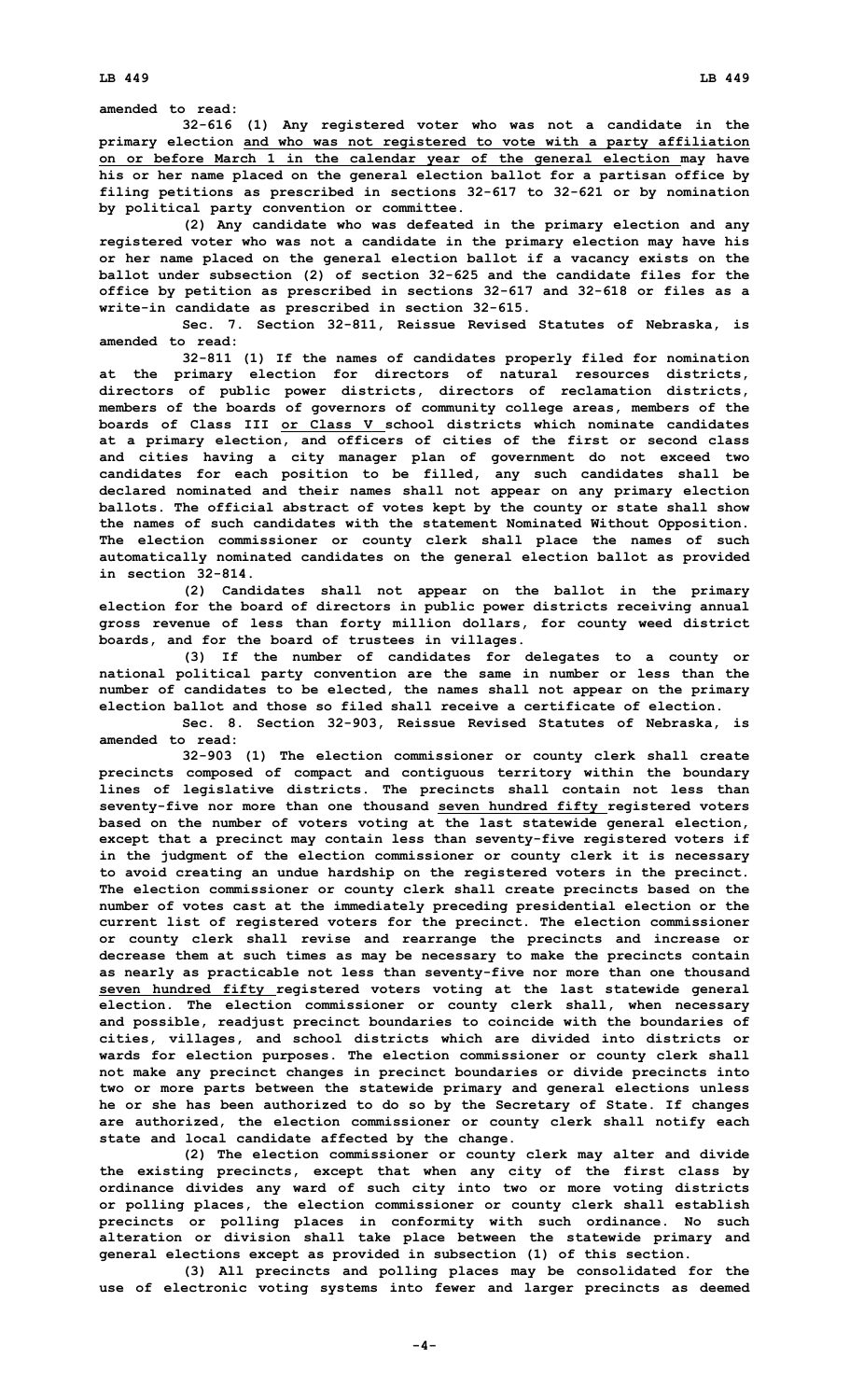**necessary and advisable by the election commissioner or county clerk. Such precincts, consolidated for electronic voting systems only, may have as many registered voters therein as deemed advisable in the interest of economy and efficiency. At least one electronic voting device shall be provided for every five hundred registered voters voting in the consolidated precinct or polling place at the immediately preceding general election.**

**Sec. 9. Section 32-947, Reissue Revised Statutes of Nebraska, is amended to read:**

**32-947 (1) Upon receipt of an application or other request for <sup>a</sup> ballot to vote early, the election commissioner or county clerk shall determine whether the applicant is <sup>a</sup> registered voter and is entitled to vote as requested. If the election commissioner or county clerk determines that the applicant is <sup>a</sup> registered voter entitled to vote early and the application was received at or before 4 p.m. on the Wednesday preceding the election, the election commissioner or county clerk shall deliver <sup>a</sup> ballot to the applicant in person or by mail, postage paid. The election commissioner or county clerk or any employee of the election commissioner or county clerk shall write or cause to be affixed his or her customary signature or initials on the ballot.**

**(2) An unsealed identification envelope shall be delivered with the ballot, and upon the back of the envelope shall be printed <sup>a</sup> form substantially as follows:**

**VOTER'S OATH**

**I, the undersigned voter, declare that the enclosed ballot or ballots contained no voting marks of any kind when I received them, and I caused the ballot or ballots to be marked, enclosed in the identification envelope, and sealed in such envelope.**

**To the best of my knowledge and belief, I declare under penalty of election falsification that:**

**(a) I, .................., am <sup>a</sup> registered voter in .................. County;**

**(b) <sup>I</sup> reside in the State of Nebraska at the address printed below; ..................;**

**(c) <sup>I</sup> have voted the enclosed ballot and am returning it in compliance with Nebraska law; and**

**(d) <sup>I</sup> have not voted and will not vote in this election except by this ballot.**

**ANY PERSON WHO SIGNS THIS FORM KNOWING THAT ANY OF THE INFORMATION IN THE FORM IS FALSE SHALL BE GUILTY OF ELECTION FALSIFICATION, A CLASS IV FELONY UNDER SECTION 32-1502 OF THE STATUTES OF NEBRASKA. THE PENALTY FOR ELECTION FALSIFICATION IS IMPRISONMENT FOR UP TO FIVE YEARS OR A FINE NOT TO EXCEED TEN THOUSAND DOLLARS, OR BOTH.**

**I also understand that failure to complete the information sign below will invalidate my ballot.**

> **Signature ........................................ Printed Name ..................................... Residence Address ................................**

**The primary election ballot, if any, within this envelope is <sup>a</sup> primary election ballot of the ..... party.**

**Ballots contained in this envelope are for the ..... (primary, general, or special) election to be held on the ..... day of ....... 20.. .**

**(3) If the ballot and identification envelope will be returned by mail or by someone other than the voter, the election commissioner or county clerk shall include with the ballot an identification envelope upon the face of which shall be printed the official title and post office address of the election commissioner or county clerk.**

**(4) The election commissioner or county clerk shall also enclose with the ballot materials:**

**(a) <sup>A</sup> registration application, if the election commissioner or county clerk has determined that the applicant is not <sup>a</sup> registered voter pursuant to section 32-945, with instructions that failure to return the completed and signed application indicating the residence address as it appears on the voter's request for <sup>a</sup> ballot to the election commissioner or county clerk by the close of the polls on election day will result in the ballot not being counted;**

**(b) <sup>A</sup> registration application and the oath pursuant to section 32-946, if the voter is without <sup>a</sup> residence address, with instructions that the residence address of the voter shall be deemed that of the office of the election commissioner or county clerk of the county of the voter's prior residence and that failure to return the completed and signed application and oath to the election commissioner or county clerk by the close of the polls on election day will result in the ballot not being counted; or**

**(c) Written instructions directing the voter to submit <sup>a</sup> copy of an**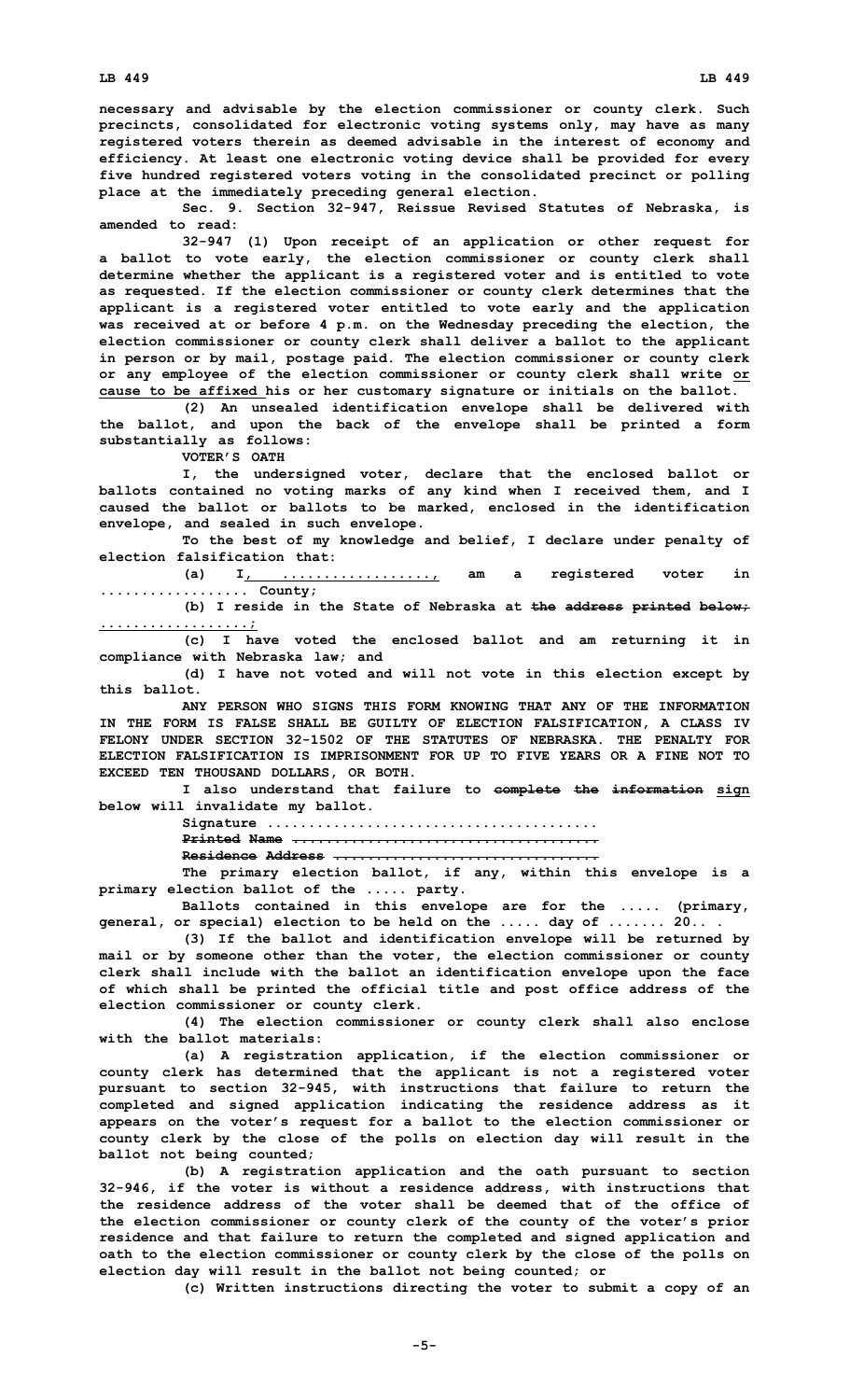**identification document pursuant to section 32-318.01 if the voter is required to present identification under such section and advising the voter that failure to submit identification to the election commissioner or county clerk by the close of the polls on election day will result in the ballot not being counted.**

**(5) The election commissioner or county clerk may enclose with the ballot materials <sup>a</sup> separate return envelope for the voter's use in returning his or her identification envelope containing the voted ballot, registration application, and other materials that may be required.**

**Sec. 10. Section 32-948, Reissue Revised Statutes of Nebraska, is amended to read:**

**32-948 (1) Upon receipt of an application or request for <sup>a</sup> ballot to vote early, the election commissioner or county clerk shall enter in the record of early voters the applicant's name, residence address, precinct, and subdivision of the precinct, if any, the mailing address to which the ballots are to be sent if different from the residence address, and the date on which the application was received. The election commissioner or county clerk shall also record other information in the record of early voters as may be necessary to aid in the processing or verification of ballots, including such information as the date ballots and related materials were sent to the voter or picked up in person, the date on which the ballots were voted in person or returned or received by mail, or information as to the reason why <sup>a</sup> ballot could not be issued or sent.**

**(2) Applications The record of early voters and applications for such ballots shall be open to public inspection prior to the election. The record of early voters and all applications for such ballots shall be open to public inspection upon completion of the election. The election commissioner or county clerk shall make an entry in the voter's registration record indicating that the voter has voted early in the election.**

**Sec. 11. Section 32-1203, Reissue Revised Statutes of Nebraska, is amended to read:**

**32-1203 (1) Each city, village, school district, public power district, sanitary and improvement district, metropolitan utilities district, fire district, natural resources district, community college area, learning community coordinating council, educational service unit, hospital district, reclamation district, and library board shall pay for the costs of nominating and electing its officers as provided in subsection (2), (3), or (4) of this section. If <sup>a</sup> special issue is placed on the ballot at the time of the statewide primary or general election by any political subdivision, the political subdivision shall pay for the costs of the election as provided in subsection (2), (3), or (4) of this section. The districts listed in this subsection shall furnish to the Secretary of State and election commissioner or county clerk any maps and additional information which the election commissioner or county clerk may require in the proper performance of their duties in the conduct of elections and certification of results.**

**(2) The charge for each primary and general election shall be determined by (a) ascertaining the total cost of all chargeable costs as described in section 32-1202, (b) dividing the total cost by the number of precincts participating in the election to fix the cost per precinct, (c) prorating the cost per precinct by the inked ballot inch in each precinct for each political subdivision, and (d) totaling the cost for each precinct for each political subdivision, except that the minimum charge for each primary and general election for each political subdivision shall be fifty dollars.**

**(3) In lieu of the charge determined pursuant to subsection (2) of this section, the election commissioner or county clerk may charge public power districts the fee for election costs set by section 70-610.**

**(4) In lieu of the charge determined pursuant to subsection (2) of this section, the election commissioner or county clerk may bill school districts directly for the costs of an election held under section 10-703.01.**

**Sec. 12. Section 32-1303, Reissue Revised Statutes of Nebraska, is amended to read:**

**32-1303 (1) <sup>A</sup> petition demanding that the question of removing an elected official or member of <sup>a</sup> governing body listed in section 32-1302 be submitted to the registered voters shall be signed by registered voters equal in number to at least thirty-five percent of the total vote cast for that office in the last general election, except that (a) for an office for which more than one candidate is chosen, the petition shall be signed by registered voters equal in number to at least thirty-five percent of the number of votes cast for the person receiving the most votes for such office in the last general election, (b) for <sup>a</sup> member of <sup>a</sup> board of <sup>a</sup> Class <sup>I</sup> school district, the petition shall be signed by registered voters of the school district equal in number to at least twenty-five percent of the total number of registered**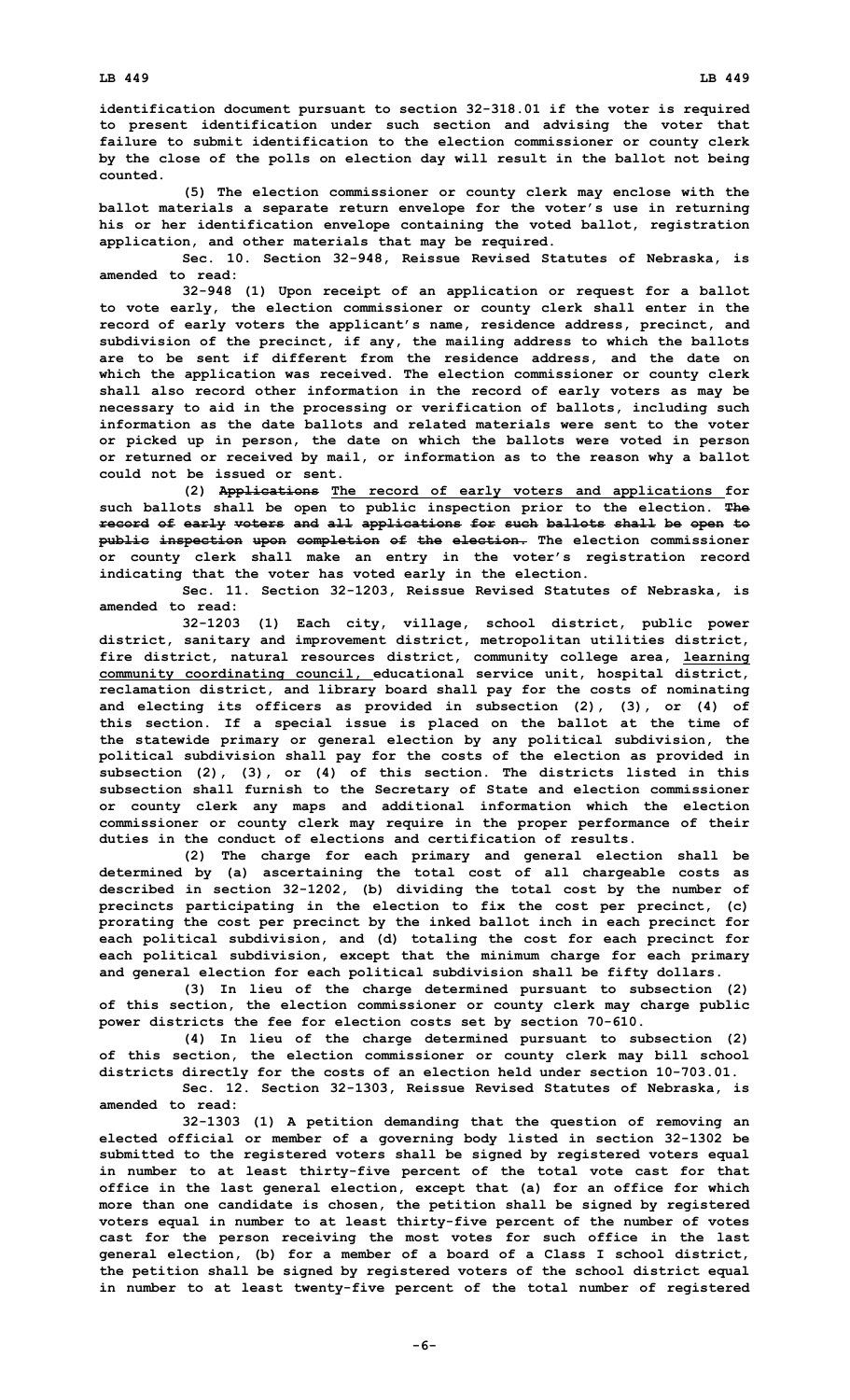**voters residing in the district on the date that the recall petitions are first checked out from the filing clerk by the principal circulator, and (c) for <sup>a</sup> member of <sup>a</sup> governing body of <sup>a</sup> village, the petition shall be signed by registered voters equal in number to at least forty-five percent of the total vote cast for the person receiving the most votes for that office in the last general election. The signatures shall be affixed to petition papers and shall be considered part of the petition.**

**(2) Petition circulators shall conform to the requirements of sections 32-629 and 32-630.**

**(3) The petition papers shall be procured from the filing clerk. Prior to the issuance of such petition papers, an affidavit shall be signed and filed with the filing clerk by at least one registered voter. Such voter or voters shall be deemed to be the principal circulator or circulators of the recall petition. The affidavit shall state the name and office of the official sought to be removed, shall include in typewritten form in concise language of sixty words or less the reason or reasons for which recall is sought, and shall request that the filing clerk issue initial petition papers to the principal circulator for circulation. The filing clerk shall notify the official sought to be removed by any method specified in section 25-505.01 or, if notification cannot be made with reasonable diligence by any of the methods specified in section 25-505.01, by leaving <sup>a</sup> copy of the affidavit at the official's usual place of residence and mailing <sup>a</sup> copy by first-class mail to the official's last-known address. If the official chooses, he or she may submit <sup>a</sup> defense statement in typewritten form in concise language of sixty words or less for inclusion on the petition. Any such defense statement shall be submitted to the filing clerk within twenty days after the official receives the copy of the affidavit. The principal circulator or circulators shall gather the petition papers within twenty days after the receipt of the official's defense statement. The filing clerk shall notify the principal circulator or circulators that the necessary signatures must be gathered within thirty days from the date of issuing the petitions.**

**(4) The filing clerk, upon issuing the initial petition papers or any subsequent petition papers, shall enter in <sup>a</sup> record, to be kept in his or her office, the name of the principal circulator or circulators to whom the papers were issued, the date of issuance, and the number of papers issued. The filing clerk shall certify on the papers the name of the principal circulator or circulators to whom the papers were issued and the date they were issued. No petition paper shall be accepted as part of the petition unless it bears such certificate. The principal circulator or circulators who check out petitions from the filing clerk may distribute such petitions to persons who may act as circulators of such petitions.**

**(5) Petition signers shall conform to the requirements of sections 32-629 and 32-630. Each signer of <sup>a</sup> recall petition shall be <sup>a</sup> registered voter and qualified by his or her place of residence to vote for the office in question.**

**Sec. 13. Section 32-1306, Reissue Revised Statutes of Nebraska, is amended to read:**

**32-1306 (1) If the recall petition is found to be sufficient, the filing clerk shall notify the official whose removal is sought and the governing body of the affected political subdivision that sufficient signatures have been gathered. Notification of the official sought to be removed may be by any method specified in section 25-505.01 or, if notification cannot be made with reasonable diligence by any of the methods specified in section 25-505.01, by leaving such notice at the official's usual place of residence and mailing <sup>a</sup> copy by first-class mail to the official's last-known address.**

**(2) The governing body of the political subdivision shall order an election to be held not less than thirty nor more than forty-five seventy-five days after the notification of the official whose removal is sought under subsection (1) of this section, except that if any other election is to be held in that political subdivision within ninety days after such notification, the governing body of the political subdivision shall provide for the holding of the recall election on the same day. All resignations shall be tendered as provided in section 32-562. If the official whose removal is sought resigns before the recall election is held, the governing body may cancel the recall election if the governing body notifies the election commissioner or county clerk of the cancellation at least sixteen days prior to the election, otherwise the recall election shall be held as scheduled.**

**(3) If the governing body of the political subdivision fails or refuses to order <sup>a</sup> recall election within the time required, the election may be ordered by the district court having jurisdiction over <sup>a</sup> county in which the elected official serves. If <sup>a</sup> filing clerk is subject to <sup>a</sup> recall**